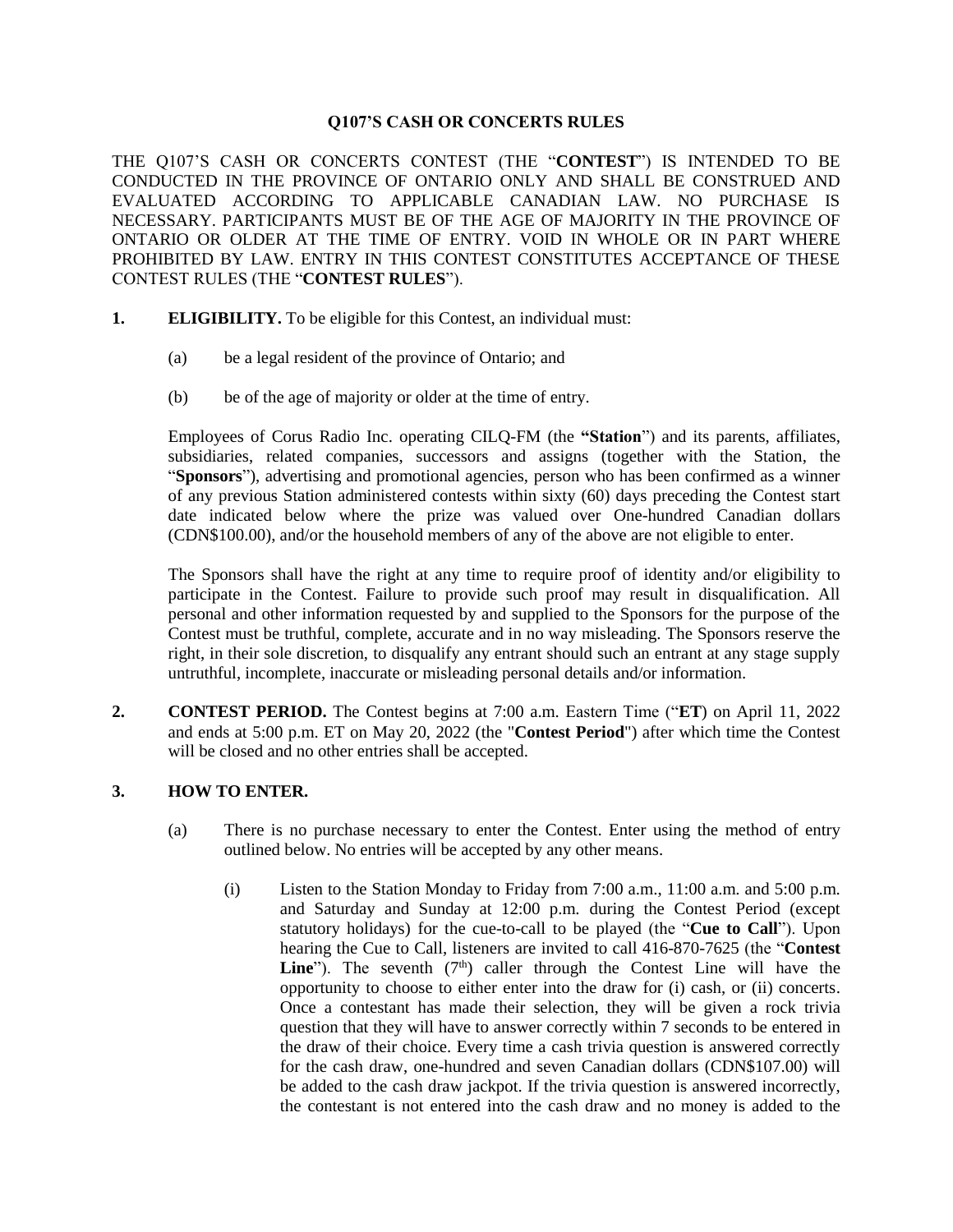jackpot. If the contestant chooses concerts, they will be included in the concerts draw only and no money is added to the cash jackpot. If the trivia question is answered incorrectly, the contestant will not be entered into in the concert draw.

- (b) Limit of one (1) entry per household during the Contest Period. In the case of multiple entries, only the first eligible entry will be considered.
- (c) All entries become the sole property of the Sponsors and will not be returned for any reason. Entries must be received no later than the end of the Contest Period. Entries will be declared invalid if they are late, illegible, incomplete, damaged, irregular, mutilated, forged, garbled or mechanically or electronically reproduced. Unless otherwise set out herein, no communication or correspondence will be exchanged with entrants except with those selected as a potential winner.
- (d) Streaming listeners may be listening to a delayed stream of the radio signal, which may vary depending on the device on which you are listening and the speed of the internet connection. Sponsors recommend turning on a radio to the Station for the Cue to Call. Sponsors assume no liability for entrants not making timely phone calls to the Station due to delays in the streamed signal.
- (e) If the telephone connection between the Station announcer and an entrant is not clear, such that the announcer and/or entrant cannot hear each other or the entrant is disconnected, that entrant may, in the sole discretion of the Sponsors, be disqualified and the Releasees (defined below) will not be liable in any way.

## **4. PRIZES.**

- (a) **Cash Prizes.** There are six (6) cash prizes ("**Cash Prizes**"; each a "**Cash Prize**") available to be won by the Cash Prize winners ("**Cash Prize Winners**; each, a "**Cash**  Prize Winner") consisting of a Cash Prize of a minimum of One Hundred Seven Canadian dollars (CDN\$107.00) up to a maximum of One Thousand Eight Hundred Nineteen (CDN\$1,819.00). The total value of each Cash Prize awarded will depend on the total number of eligible entrants who call in, select the Cash draw, and are able to correctly answer the trivia questions during the Contest Period. The precise value of the Prize will be determined by the outcome of the game at each Cue to Call and the cash amount accumulated.
- (b) **Concert Prizes.** There are six (6) concert prizes ("**Concert Prizes**"; each a "**Concert Prize**") to be awarded to the Concert Prize winners ("**Concert Prize Winners**; each, a "**Concert Prize Winner**") each including five (5) pairs of tickets to the hottest concerts in Toronto with an approximate value of two-thousand Canadian dollars (CDN \$2,000.00).
- (c) Cash Prizes and Concert Prizes are hereafter collectively referred to as "**Prize**" or "**Prizes**". Cash Prize Winners and Concert Prize Winners are hereafter collectively referred to as a "**Winner**" or "**Winners**".
- (d) Winners are not entitled to monetary difference between actual Prize value and stated approximate Prize value, if any.
- (e) The Sponsors and/or the Sponsors' representatives will contact the Winners to coordinate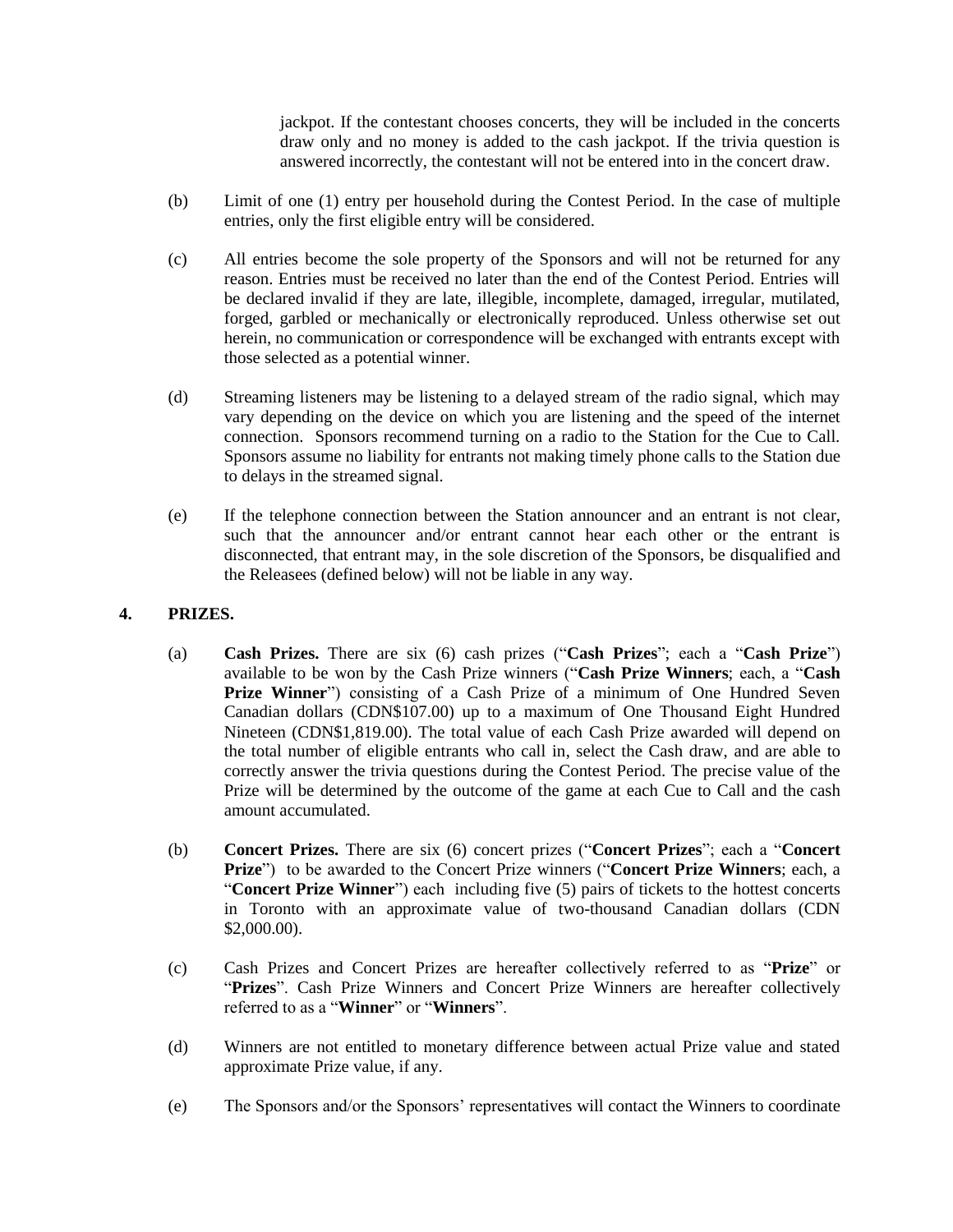the provision of the Prizes within three (3) days once such Winners have been successfully contacted and notified of their Prize and fulfilled the requirements set out herein.

### **5. PRIZE CONDITIONS.**

- (a) Winners will be responsible for all incidental costs and expenses not explicitly included in the Prize, including without limitation, accommodation, meals, parking, transportation taxes, gratuities, telephone calls, in-room charges and any other expense not explicitly included in the Prize.
- (b) In the event band or any of its members are unable to attend the concert for any reason whatsoever or in the event that the concert/event is cancelled for any reason whatsoever, that portion of the Prize shall be deemed fulfilled and will not be substituted, except in the sole discretion of the Sponsors.
- (c) The terms by which the concert tickets may be redeemed are governed by the applicable retailer or service provider. The Station is not responsible for administering or ensuring compliance with the terms and conditions of the concert tickets.
- (d) Prizes must be accepted as awarded and cannot be transferred, assigned, substituted or redeemed for cash, except at the sole discretion of the Sponsors. Any unused, unclaimed or declined portion of a Prize will be forfeited, have no cash value and the Sponsors shall have no obligation to provide either an alternative or value-in-kind. The Sponsors reserve the right, in their sole discretion, to substitute a prize of equal or greater value if the Prize (or any portion thereof) cannot be awarded for any reason.
- (e) Shipped Prizes shall not be insured and the Sponsors shall not assume any liability for lost, damaged or misdirected Prizes.

### **6. WINNER SELECTION.**

Twelve (12) Winners shall be selected as follows:

- (a) On every Sunday starting on April 17 and ending on April 22, 2022 in Toronto, Ontario, one (1) entrant per prize pool will be selected by a random draw from all eligible entries received per during the Contest Period. The Winners will be announced the following Monday at 7:00 a.m. ET by Derringer In The Morning. Before being declared a Winner, the selected entrant shall be required to correctly answer, without assistance of any kind, whether mechanical or otherwise, a time-limited, mathematical skill-testing question to be administered during a pre-arranged telephone call or by e-mail, to comply with the Contest Rules and sign and return the Release (described below).
- (b) The odds of being selected as a potential winner are dependent upon the total number of people who call the Contest Line during a Cue to Call and the amount of eligible contestants in each draw.
- (c) EACH SELECTED ENTRANT WILL BE NOTIFIED BY TELEPHONE NO LATER THAN THE ONE (1) BUSINESS DAY AFTER BEING DECLARED A CONTEST WINNER AND MUST RESPOND WITHIN TWO (2) BUSINESS DAYS OF NOTIFICATION. Upon notification, the selected entrant must respond by telephone or e-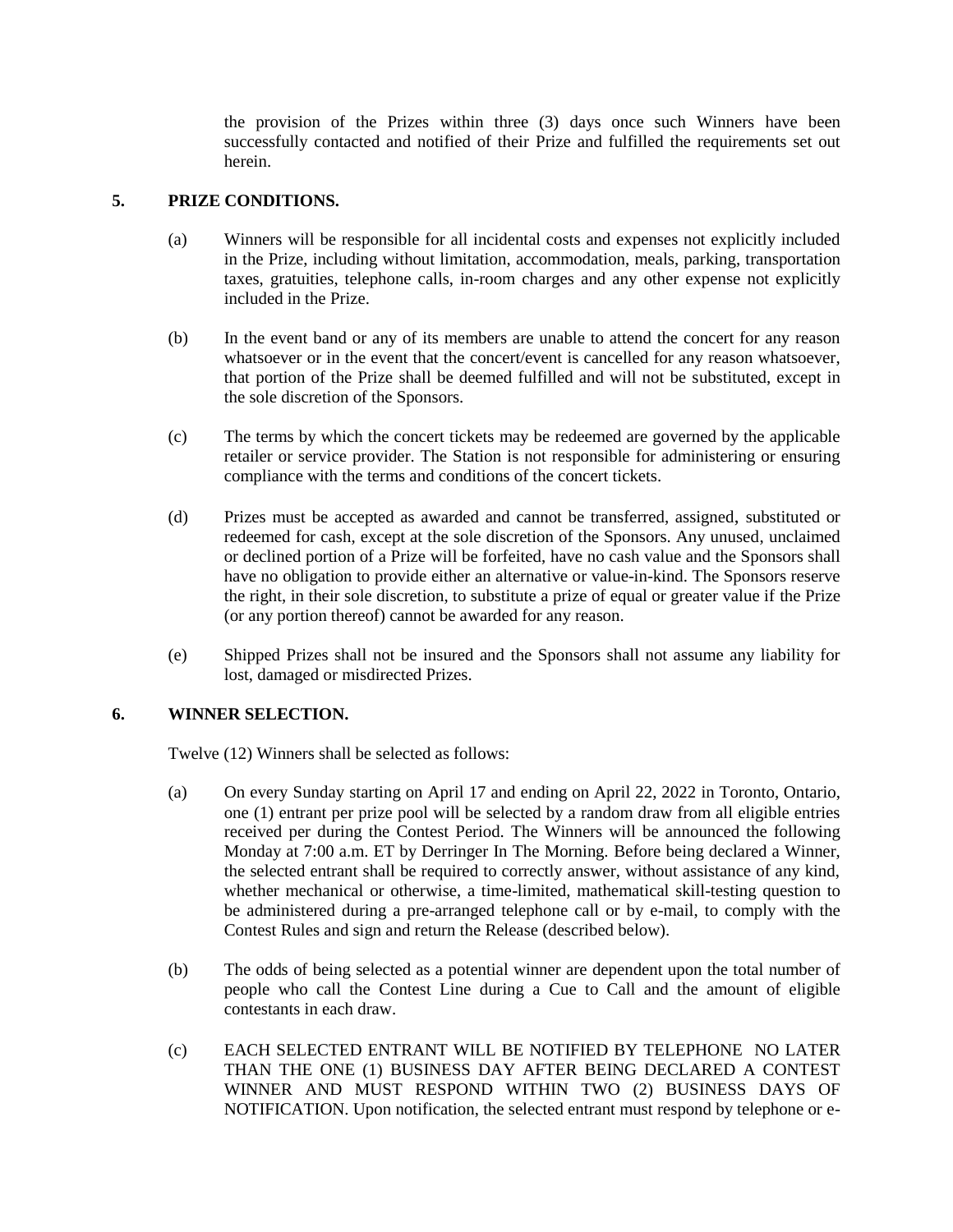mail (as specified in the notification) to the contact number or e-mail address provided no later than the indicated deadline set out in the Contest Rules and/or the notification. If the selected entrant does not respond accordingly, he/she will be disqualified and will not receive a Prize and another entrant may be selected in the Sponsors' sole discretion until such time as an entrant satisfies the terms set out herein. The Sponsors are not responsible for the failure for any reason whatsoever of a selected entrant to receive notification or for the Sponsors to receive a selected entrant's response.

- (d) If, as a result of an error relating to the entry process, drawing or any other aspect of the Contest, there are more selected entrants than contemplated in these Contest Rules, there will be a random draw amongst all eligible Prize claimants after the Contest's closing date to award the correct number of Prizes.
- **7. RELEASE.** Winners will be required to execute a legal agreement and release ("**Release**") that confirms Winners': (i) eligibility for the Contest and compliance with these Contest Rules; (ii) acceptance of the Prize as offered; (iii) release of each of the Sponsors and their respective parent companies, subsidiaries, affiliates and/or related companies and each of their employees, directors, officers, suppliers, agents, sponsors, administrators, licensees, representatives, advertising, media buying and promotional agencies (collectively, the "**Releasees**") from any and all liability for any loss, harm, damages, cost or expense arising out of participation in the Contest, participation in any Contest-related activity or the acceptance, use, or misuse of any Prize, including but not limited to costs, injuries, losses related to personal injuries, death, damage to, loss or destruction of property, rights of publicity or privacy, defamation, or portrayal in a false light, or from any and all claims of third parties arising therefrom; and (iv) grant to the Sponsors of the unrestricted right, in the Sponsors' collective or individual discretion, to produce, reproduce, display, publish, convert, post, serve, broadcast, communicate by telecommunication, exhibit, distribute, adapt and otherwise use or re-use the Winners' name, statements, image, likeness, voice and biography , in any and all media now known or hereafter devised, in connection with the Contest and the promotion and exploitation thereof. The executed Release must be returned within two (2) business days of the date indicated on the accompanying letter of notification or the verification as a Winner or the selected entrant will be disqualified and the Prize forfeited.
- **8. INDEMNIFICATION BY ENTRANT.** By entering the Contest, each entrant releases and holds Releasees harmless from any and all liability for any injuries, loss or damage of any kind to the entrant or any other person, including personal injury, exposure to the COVID-19 virus, death, or property damage, resulting in whole or in part, directly or indirectly, from: (a) their participation in the Contest or any Contest-related activity; (b) the acceptance, use, or misuse of any Prize; or (c) any breach of the Contest Rules. Each entrant agrees to fully indemnify Releasees from any and all claims by third parties relating to the entrant's participation in the Contest, without limitation.
- **9. LIMITATION OF LIABILITY.** The Sponsors assume no responsibility or liability for lost, late, unintelligible/illegible, falsified, damaged, misdirected or incomplete entries, notifications, responses, replies or any Release, or for any telephone, hardware or technical malfunctions that may occur, including but not limited to malfunctions that may affect the transmission or nontransmission of an entry. The Sponsors are not responsible for any incorrect or inaccurate information, whether caused by any of the equipment or programming associated with or utilized in the Contest or by any technical or human error which may occur in the administration of the Contest. The Sponsors assume no responsibility for any error, omission, interruption, deletion, defect, delay in operation or transmission, communications line failure, theft or destruction or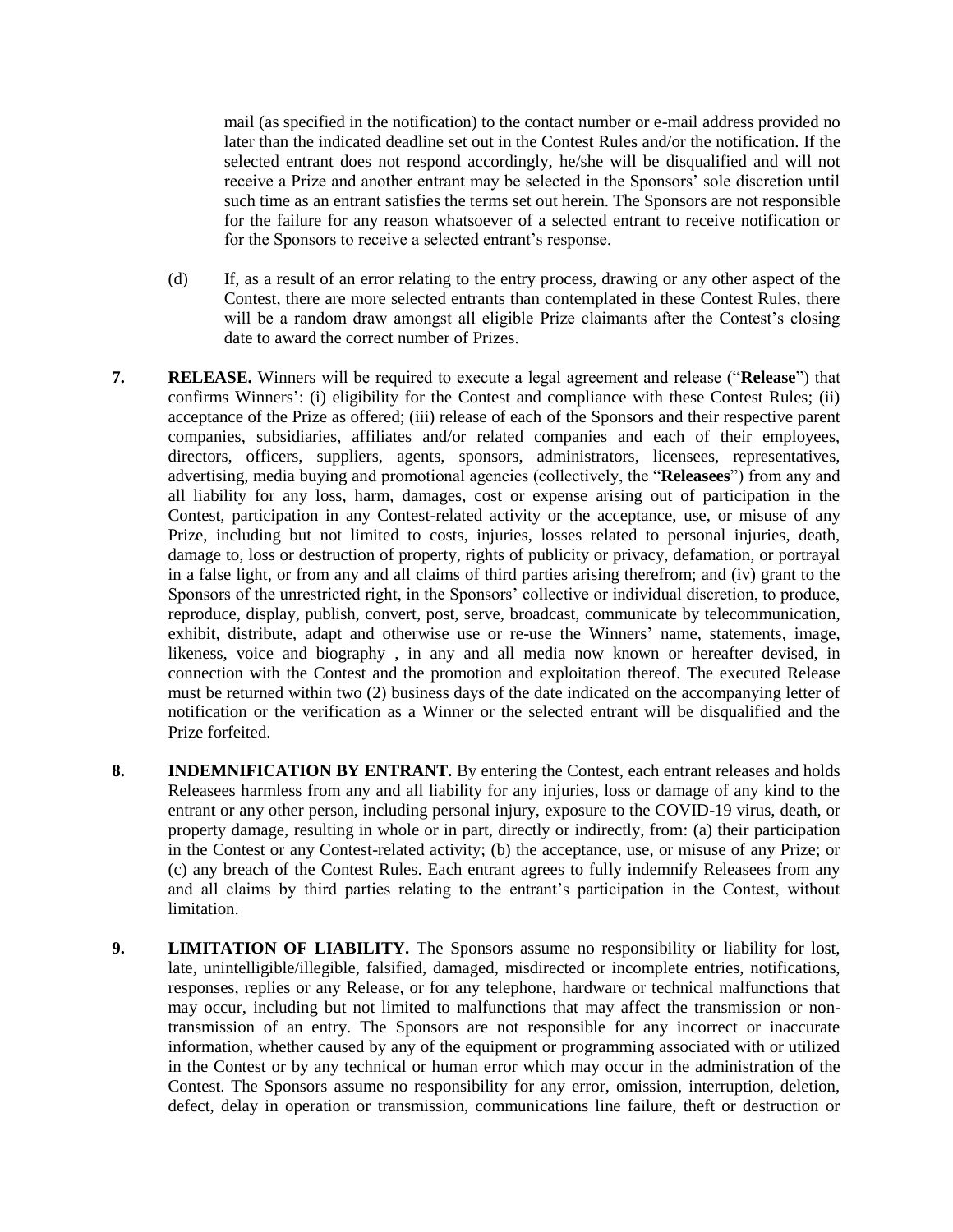unauthorized access to, or alteration of, entries. The Sponsors assume no responsibility or liability in the event that the Contest cannot be conducted as planned for any reason, including those reasons beyond the control of the Sponsors, such as tampering, unauthorized intervention, fraud, technical failures, or corruption of the administration, security, fairness, integrity or proper conduct of this Contest.

**10. CONDUCT.** By participating in the Contest, each entrant is deemed to have executed and agrees to be bound by the Contest Rules, which will be posted at the Contest Website throughout the Contest Period. Each entrant further agrees to be bound by the decisions of the Sponsors, which shall be final and binding in all respects. The Sponsors reserve the right, in their sole discretion, to disqualify any entrant found to be: (a) violating the Contest Rules; (b) tampering or attempting to tamper with the entry process or the operation of the Contest; (c) violating the terms of service, conditions of use and/or general rules or guidelines of any Sponsors' property or service; and/or (d) acting in an unsportsmanlike or disruptive manner, or with intent to annoy, abuse, threaten or harass the Sponsors or any other person. CAUTION: ANY ATTEMPT TO DELIBERATELY UNDERMINE THE LEGITIMATE OPERATION OF THE CONTEST MAY BE A VIOLATION OF CRIMINAL AND CIVIL LAWS. SHOULD SUCH AN ATTEMPT BE MADE, THE SPONSORS RESERVE THE RIGHT TO SEEK REMEDIES AND DAMAGES TO THE FULLEST EXTENT PERMITTED BY LAW, INCLUDING BUT NOT LIMITED TO CRIMINAL PROSECUTION. Winners (and guests, if applicable) must at all times behave appropriately when taking part in the prize and observe the Contest Rules and any other rules or regulations in force at any prize-related locations, including but not limited to any COVID-19 requirements in force. The Sponsors reserve the right to remove from any prize-related locations, any Winner and/or guest who breaks such rules and/or fails to behave appropriately and to disqualify such Winner and/or guest.

# **11. PRIVACY / USE OF PERSONAL INFORMATION.**

- (a) By participating in the Contest, each entrant: (i) grants to the Sponsors the right to use his/her name, mailing address, age range, telephone number and e-mail address (collectively the "**Personal Information**") for the purpose of administering the Contest, including but not limited to contacting and announcing the Winners and coordinating the provision of the Prizes; (ii) grants to the Sponsors the right to use his/her Personal Information for publicity and promotional purposes relating to the Contest, in any and all media now known or hereafter devised, without further compensation unless prohibited by law; and (iii) acknowledges that the Sponsors may disclose his/her Personal Information to third-party agents and service providers of any of the Sponsors in connection with any of the activities listed in (i) and (ii) above.
- (b) Sponsors will use the entrant's Personal Information only for identified purposes, and protect the entrant's Personal Information in a manner that is consistent with the Sponsors' Privacy Policy at: [https://www.corusent.com/privacy-policy/.](https://www.corusent.com/privacy-policy/)
- **12. INTELLECTUAL PROPERTY.** All intellectual property, including but not limited to trademarks, trade names, logos, designs, promotional materials, web pages, source code, drawings, illustrations, slogans and representations is owned by the Sponsors and/or their affiliates. All rights are reserved. Unauthorized copying or use of any copyrighted material or intellectual property without the express written consent of its owner is strictly prohibited.
- **13. TERMINATION.** The Sponsors reserve the right, in their sole discretion, to terminate the Contest, in whole or in part, and/or modify, amend or suspend the Contest, and/or the Contest